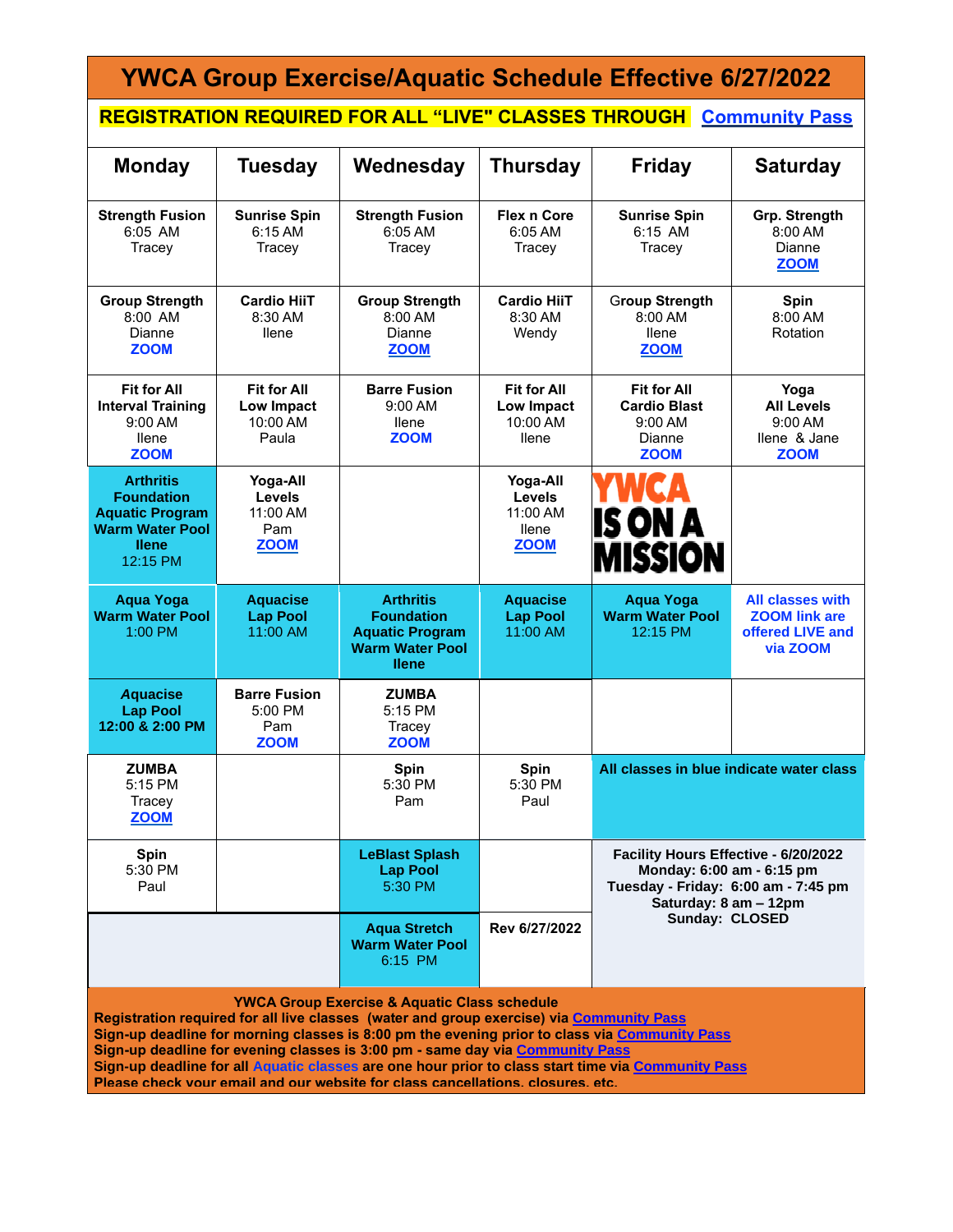

**Welcome to the YWCA Health and Wellness programs. All of our group exercise and aquatic classes include modifications for multi-level fitness populations and fitness levels to provide a challenging, safe and empowering work out for all participants. Please feel free to reach out to Ilene or Diane with any questions.**

# **Group Exercise classes**

## **Please contact: Ilene [Harnch-Grady,](mailto:ihgrady@ywcanewburyport.org) Health & Wellness Director**

**Barre Fusion** is a hybrid workout incorporating the basic principles of Barre and Pilates. This class will help improve your balance, build strength, improve flexibility and burn calories. Classes incorporate light weights and high reps and include classic moves such as plies, squats and lunges with a strong focus on alignment and lengthening both at the Barre and on the mat*. Tuesday: 5:00 pm, Wednesday, 9:00 am Hybrid LIVE/ZOOM*

**Cardio HiiT** combines cardiovascular, plyometric moves with traditional strength training. This class has a strong focus on strength, balance, core, flexibility and interval based cardiovascular training. *Tuesday/Thursday: 8:30 am LIVE only.*

**Fit for All -** Fit for All are multi-level classes intended for all fitness levels:

*Interval Training:* Interval segments focusing on cardiovascular, strength, flexibility, core and balance. *Monday: 9:00 am Hybrid LIVE/ZOOM*

*Low Impact, Strength & Balance & Cardio/Strength & Balance: Incorporates 30 minutes of steady state low impact aerobics, strength training and exercises focus on improving balance and flexibility. Tuesday/Thursday: 10:00 am LIVE only*

*Cardio Blast:* combines 20 minutes of traditional step aerobics (can also be done on the floor), 20 minutes of low impact aerobics and 20 minutes of strength/core. *Friday, 9:00 am Hybrid LIVE/ZOOM*

**Flex-n-Core** fuses core strengthening exercises, balance challenges and full body stretching exercises to increase flexibility and joint mobility. *Thursday, 6:05 am LIVE only*

**Group Strength** is a full body workout focusing on each major muscle group in a safe, compound fashion including warm up, squats, chest, back and hamstring/glutes, biceps, triceps, lunges, shoulder, core and cool down. Group Strength primarily includes weights (free weights or bar with weighted plates) bands, balls, etc. *Monday/Wednesday/Friday/Saturday: 8 am: Hybrid LIVE/ZOOM*

**Spin i**ncludes the foundations of basic cycling movements and motivational coaching techniques. Great cardiovascular training on computerized, Keiser bikes with options in and out of the saddle. *Monday/Wednesday/Thursday: 5:30 pm, Saturday: 8:00 am. Sunrise Spin: Tuesday/Friday: 6:15 am.*

**Yoga - all Levels** Hatha Yoga is defined as movement that develops strength, flexibility, bodily relaxation, and mental concentration. Hatha classes are designed for mixed-level participants and provides a balanced combination of sustained poses with attention to basic alignment and therapeutic principles. T*uesday/Thursday: 11:00 am, Saturday: 9:00 am Hybrid LIVE/ZOOM*